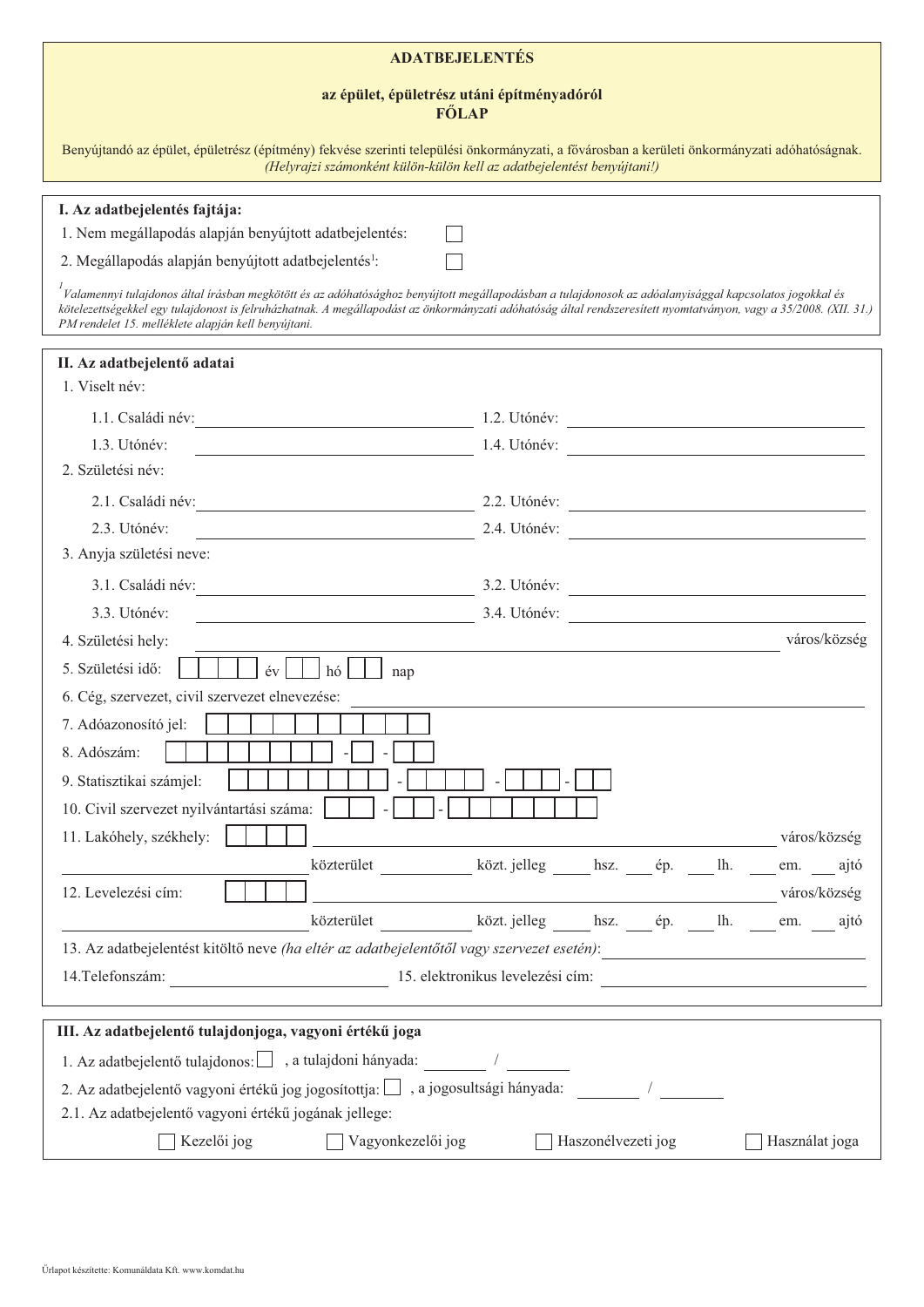| IV. Az építmény címe:                                                                                               |                                         |            |     |                                                                                                                                                                           |                                            |     |     |              |      |
|---------------------------------------------------------------------------------------------------------------------|-----------------------------------------|------------|-----|---------------------------------------------------------------------------------------------------------------------------------------------------------------------------|--------------------------------------------|-----|-----|--------------|------|
| $1. \mathrm{C}$ ím:                                                                                                 |                                         |            |     |                                                                                                                                                                           |                                            |     |     | város/község |      |
|                                                                                                                     |                                         | közterület |     | közt. jelleg                                                                                                                                                              | hsz.                                       | ép. | lh. | em.          | ajtó |
| 2. Helyrajzi száma:                                                                                                 |                                         |            |     |                                                                                                                                                                           |                                            |     |     |              |      |
| 3. Az ingatlanon lévő adótárgyak (épületek, épületrészek) száma:                                                    |                                         |            |     | db                                                                                                                                                                        |                                            |     |     |              |      |
| 3.1. A lakásról, üdülőről szóló "A" jelű betétlapok<br>száma:<br>db                                                 |                                         |            |     | 3.2. A kereskedelmi egységről (szállásépületről),<br>az egyéb nem lakás céljára szolgáló építményről<br>szóló "B" jelű betétlapok száma:                                  |                                            |     | db  |              |      |
|                                                                                                                     |                                         |            |     |                                                                                                                                                                           |                                            |     |     |              |      |
| V. Felelősségem tudatában kijelentem, hogy az adóbejelentésben szereplő adatok a valóságnak megfelelnek.<br>helység | év                                      | hó         | nap |                                                                                                                                                                           |                                            |     |     |              |      |
|                                                                                                                     |                                         |            |     |                                                                                                                                                                           | Az adatbejelentő vagy képviselője aláírása |     |     |              |      |
| Jelölje X-szel:                                                                                                     | Meghatalmazott (meghatalmazás csatolva) |            |     | Az önkormányzati adóhatósághoz bejelentett, az adatbejelentés aláírására jogosult állandó meghatalmazott<br>Az önkormányzati adóhatósághoz bejelentett pénzügyi képviselő |                                            |     |     |              |      |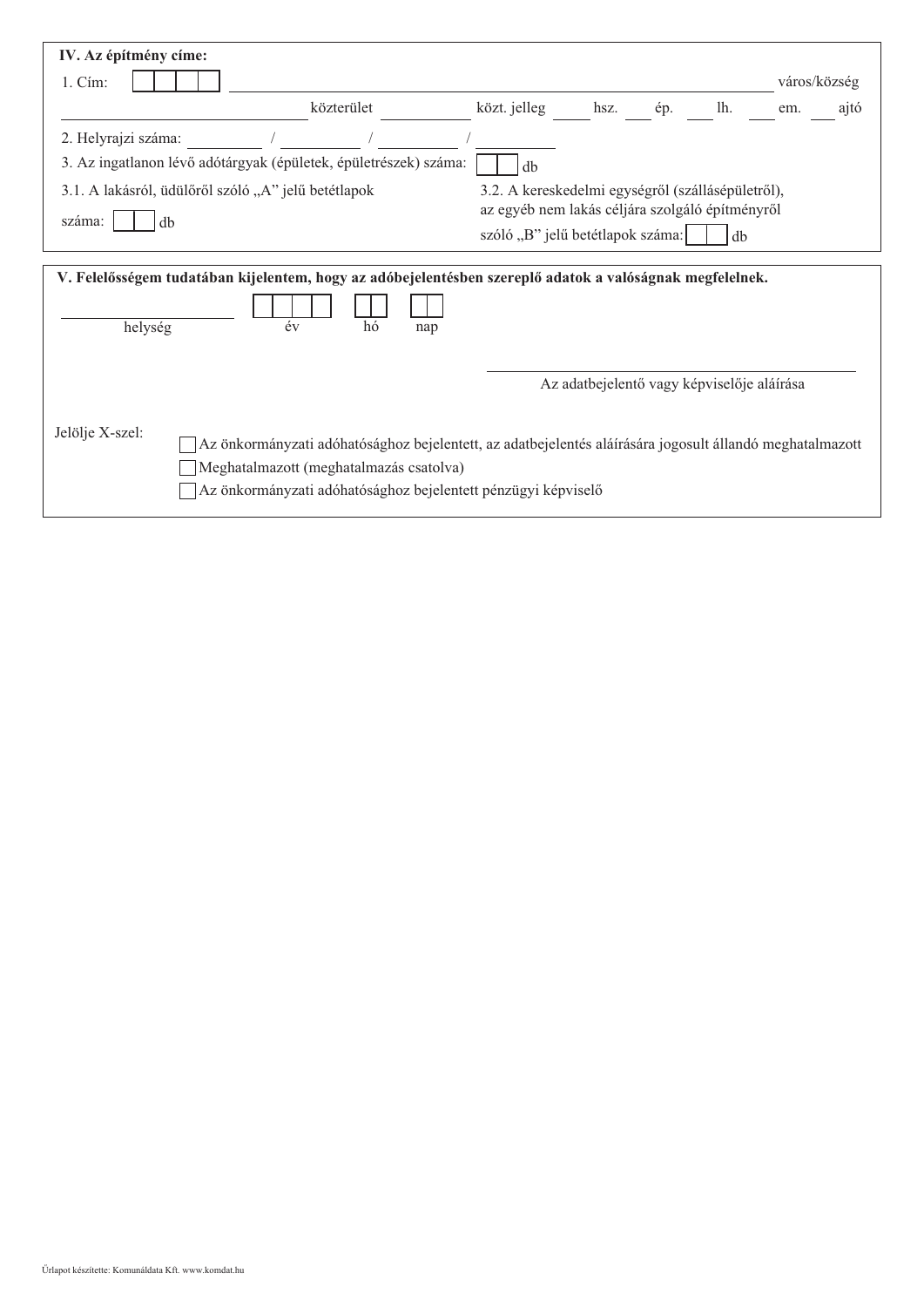| Betétlapok száma: |  |
|-------------------|--|
|                   |  |

Oldalszám:

 $\overline{\phantom{0}}$ 

| "A" jelű betétlap az építményadó adatbejelentéshez a lakásról és az üdülőről<br>(adótárgyanként egy betétlapot kell kitölteni!)                                                                                                                                                                                                                 |
|-------------------------------------------------------------------------------------------------------------------------------------------------------------------------------------------------------------------------------------------------------------------------------------------------------------------------------------------------|
| I. Adókötelezettség keletkezésére okot adó körülmény és időpontja:                                                                                                                                                                                                                                                                              |
| 1. Új építmény:                                                                                                                                                                                                                                                                                                                                 |
| 1.1. Használatbavételi vagy fennmaradási engedély<br>1.2. A használatbavétel tudomásulvételéről szóló<br>jogerőre emelkedése, véglegessé válása<br>hatósági bizonyítvány kiadása                                                                                                                                                                |
| 1.3. Egyszerű bejelentéshez kötött épület felépítésének<br>1.4. Az engedély nélkül épült vagy anélkül használatba<br>megtörténtéről szóló hatósági bizonyítvány kiadása<br>vett építmény tényleges használatba vétele                                                                                                                           |
| 2. Epítmény szerzése (Pl. adásvétel, öröklés, ajándékozás, elbirtoklás)                                                                                                                                                                                                                                                                         |
| 3. Vagyoni értékű jog alapítása                                                                                                                                                                                                                                                                                                                 |
| 4. Vagyoni értékű jog megszűnése                                                                                                                                                                                                                                                                                                                |
| 5. Adóbevezetés                                                                                                                                                                                                                                                                                                                                 |
| Adókötelezettség keletkezésére okot adó körülmény időpontja:<br>év<br>hó<br>nap                                                                                                                                                                                                                                                                 |
| II. Adókötelezettség változására okot adó körülmény és időpontja:                                                                                                                                                                                                                                                                               |
| 1. Az adóalap változása                                                                                                                                                                                                                                                                                                                         |
| 2. Egyéb:                                                                                                                                                                                                                                                                                                                                       |
| Adókötelezettség változására okot adó körülmény időpontja:<br>év<br>hó<br>nap                                                                                                                                                                                                                                                                   |
| 1. Építmény lebontása<br>2. Építmény megsemmisülése<br>3. Építmény elidegenítése (Pl. adásvétel, ajándékozás)<br>4. Vagyoni értékű jog alapítása<br>5. Vagyoni értékű jog megszűnése<br>Adókötelezettség megszűnésére okot adó körülmény időpontja:<br>év<br>hó<br>nap                                                                          |
| IV. Az építmény címe:<br>város/község<br>1. Cím:<br>közterület<br>közt. jelleg<br>lh.<br>hsz.<br>ép.<br>ajtó<br>em.                                                                                                                                                                                                                             |
| 2. Helyrajzi szám:                                                                                                                                                                                                                                                                                                                              |
| V. Az építmény fajtája<br>Üdülő<br>Egylakásos lakóépületben lévő lakás<br>Többlakásos lakóépületben vagy<br>egyéb épületben lévő lakás<br>Üdülő<br>Családi ház<br>Társasházi lakás<br>Sorház<br>Hétvégi ház<br>Lakásszövetkezeti lakás<br>Láncház<br>Apartman<br>Egyéb:<br>Kastély, villa, udvarház<br>Nyaraló<br>Csónakház<br>Egyéb:<br>Egyéb: |
| VI. Az építményadó alapja:                                                                                                                                                                                                                                                                                                                      |
| m <sup>2</sup><br>1. Az építmény hasznos alapterülete:                                                                                                                                                                                                                                                                                          |
| (E pontot csak hasznos alapterület szerinti adóztatás esetén kell kitölteni!)                                                                                                                                                                                                                                                                   |
| Ft<br>2. Az építmény forgalmi értéke:                                                                                                                                                                                                                                                                                                           |
| (E pontot csak korrigált forgalmi érték szerinti adóztatás esetén lehet kitölteni! Kitöltése nem kötelező. Az építmény forgalmi<br>értékét befolyásoló főbb jellemzőiről adótárgyanként egy-egy "C" jelű betétlapot is ki kell tölteni!)                                                                                                        |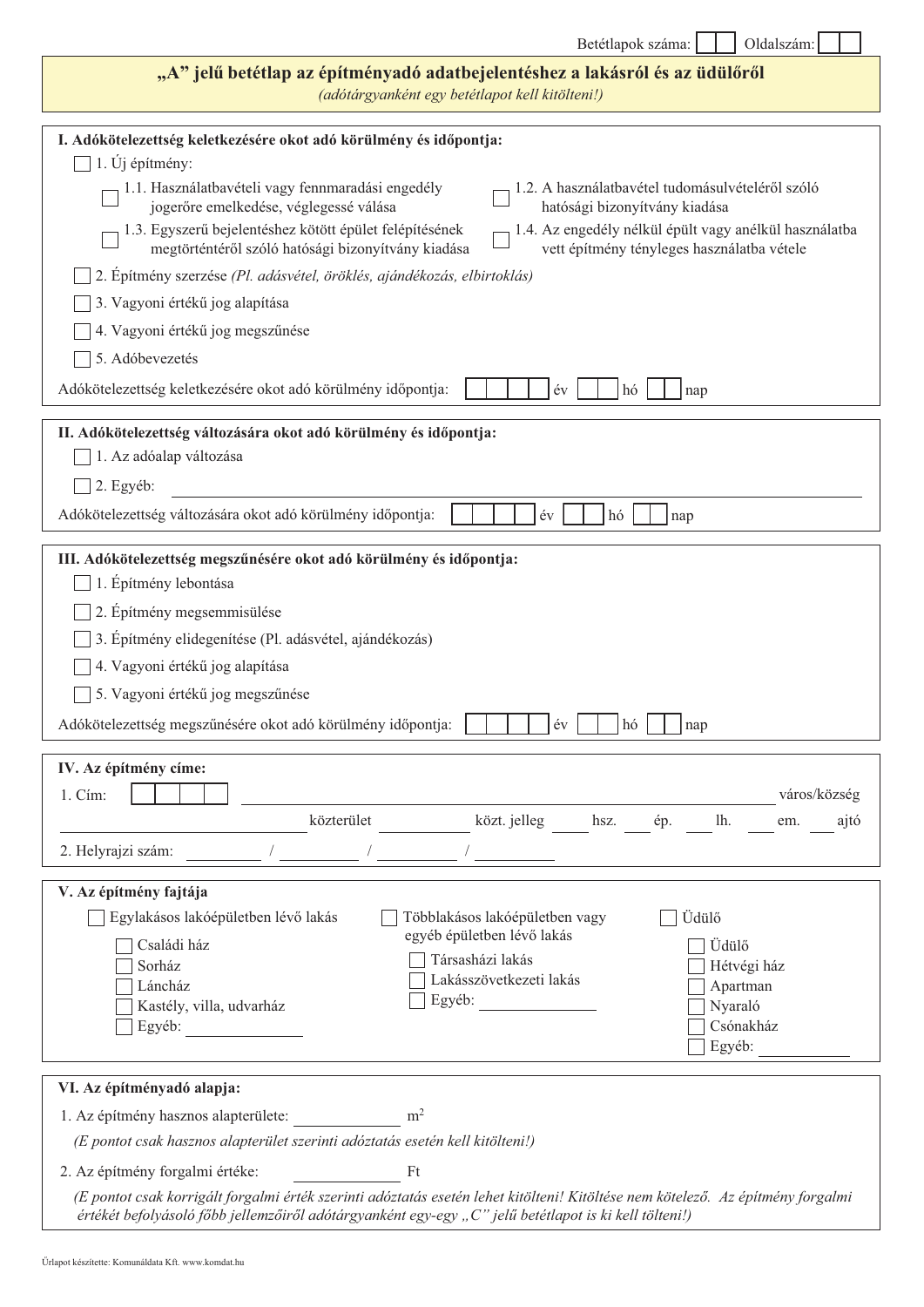| VII. A helyi adókról szóló 1990. évi C. törvényben (Htv.) biztosított törvényi adómentesség igénybevétele:                                                                     |
|--------------------------------------------------------------------------------------------------------------------------------------------------------------------------------|
| 1. Szükséglakás (Htv. 13. § a) pontja)                                                                                                                                         |
| 2. Kizárólag az önálló orvosi tevékenységről szóló törvény szerinti háziorvos által nyújtott egészségügyi ellátás céljára                                                      |
| szolgáló helyiség(ek) hasznos alapterülete: ___________________ m <sup>2</sup>                                                                                                 |
|                                                                                                                                                                                |
| $^l$ E pontban a forgalmi értéket csak a forgalmi érték szerinti adóztatás esetén lehet kitölteni, ha az adózó a mentességet igénybe                                           |
| kívánja venni!                                                                                                                                                                 |
| VIII. Nyilatkozat a műemléképület felújításához kapcsolódó adómentesség igénybevételéről.                                                                                      |
| 1. Nyilatkozom, hogy a Htv. 13/A. §-a szerinti adómentességet igénybe kívánom venni:                                                                                           |
| 2. Az építési, vagy örökségvédelmi engedély jogerőre, vagy véglegessé válásának időpontja:                                                                                     |
| ev<br>$ h\acute{o} $<br>nap)                                                                                                                                                   |
|                                                                                                                                                                                |
| IX. Az önkormányzati rendeletben rögzített adómentesség, adókedvezmény igénybevétele:                                                                                          |
|                                                                                                                                                                                |
| m <sup>2</sup> (Csak hasznos alapterület szerinti adóztatás esetén kell kitölteni!)                                                                                            |
|                                                                                                                                                                                |
|                                                                                                                                                                                |
| 3. Önkormányzati rendeleti adókedvezmény:<br>jogcímen.<br><u> 1980 - Jan Samuel Barbara, martin a shekara 1980 - 1981 - 1982 - 1982 - 1982 - 1982 - 1983 - 1984 - 1986 - 1</u> |
| X. Több adómérték esetén az adómérték megállapításához szükséges tények, adatok:                                                                                               |
| XI. Felelősségem tudatában kijelentem, hogy az adóbejelentésben szereplő adatok a valóságnak megfelelnek.<br>év<br>hó<br>nap<br>helység                                        |
| Az adatbejelentő vagy képviselője aláírása                                                                                                                                     |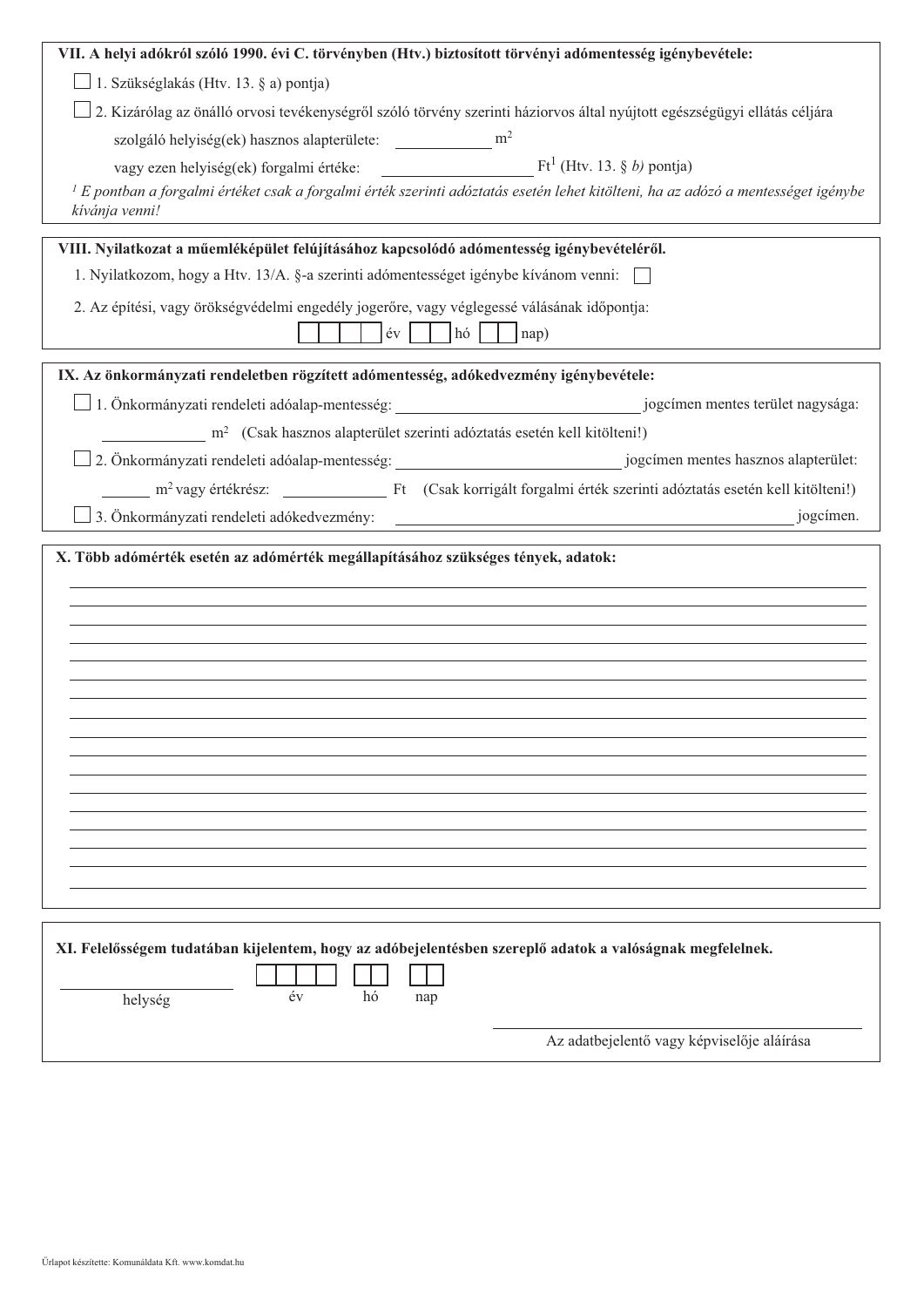| Oldalszám:<br>Betétlapok száma:                                                                                                                                                                                                                                                                                                                                                                                                                                                                                                                                                                                                                                                                                                                                                                                                                                           |
|---------------------------------------------------------------------------------------------------------------------------------------------------------------------------------------------------------------------------------------------------------------------------------------------------------------------------------------------------------------------------------------------------------------------------------------------------------------------------------------------------------------------------------------------------------------------------------------------------------------------------------------------------------------------------------------------------------------------------------------------------------------------------------------------------------------------------------------------------------------------------|
| "B" jelű betétlap az építményadó adatbejelentéséhez<br>a kereskedelmi egységről (szállásépületről), az egyéb nem lakás céljára szolgáló építményről<br>(adótárgyanként egy betétlapot kell kitölteni!)                                                                                                                                                                                                                                                                                                                                                                                                                                                                                                                                                                                                                                                                    |
| I. Adókötelezettség keletkezésére okot adó körülmény és időpontja:<br>$1. Uj$ építmény:<br>1.1. Használatbavételi vagy fennmaradási engedély<br>1.2. A használatbavétel tudomásulvételéről szóló<br>hatósági bizonyítvány kiadása<br>jogerőre emelkedése, véglegessé válása<br>1.3. Egyszerű bejelentéshez kötött épület felépítésének<br>1.4. Az engedély nélkül épült vagy anélkül használatba<br>vett építmény tényleges használatba vétele<br>megtörténtéről szóló hatósági bizonyítvány kiadása<br>2. Epítmény szerzése (Pl. adásvétel, öröklés, ajándékozás, elbirtoklás)<br>3. Vagyoni értékű jog alapítása<br>4. Vagyoni értékű jog megszűnése<br>5. Adóbevezetés<br>Adókötelezettség keletkezésére okot adó körülmény időpontja:<br>év<br>hó<br>nap<br>II. Adókötelezettség változására okot adó körülmény és időpontja:<br>1. Az adóalap változása<br>2. Egyéb: |
| Adókötelezettség változására okot adó körülmény időpontja:<br>év<br>hó<br>nap                                                                                                                                                                                                                                                                                                                                                                                                                                                                                                                                                                                                                                                                                                                                                                                             |
| III. Adókötelezettség megszűnésére okot adó körülmény és időpontja:<br>1. Építmény lebontása<br>2. Építmény megsemmisülése<br>3. Építmény elidegenítése (Pl. adásvétel, ajándékozás)<br>4. Vagyoni értékű jog alapítása<br>5. Vagyoni értékű jog megszűnése<br>Adókötelezettség megszűnésére okot adó körülmény időpontja:<br>év<br>hó<br>nap                                                                                                                                                                                                                                                                                                                                                                                                                                                                                                                             |
| IV. Az építmény címe:                                                                                                                                                                                                                                                                                                                                                                                                                                                                                                                                                                                                                                                                                                                                                                                                                                                     |
| város/község<br>1. Cím:<br>közt. jelleg<br>közterület<br>lh.<br>hsz.<br>ép.<br>ajtó<br>em.<br>2. Helyrajzi szám:                                                                                                                                                                                                                                                                                                                                                                                                                                                                                                                                                                                                                                                                                                                                                          |
| V. Az építmény fajtája:<br>Kereskedelmi egység<br>Szállásépület<br>Egyéb nem lakás céljára szolgáló épület<br>(szállásépület nélkül)<br>Kereskedelmi üzlet, bolt, abc,<br>Szálloda<br>Hotel<br>Üzem, üzemcsarnok, gyár<br>Műhely, szerviz<br>áruház, üzletház<br>Garázs, gépjárműtároló<br>Panzió<br>Fogadó<br>Raktár<br>Csárda, bisztró, borozó, söröző,<br>Szálló<br>Üvegház<br>Pince<br>Motel<br>büfé, cukrászda, kávézó, étterem<br>Présház<br>Hűtőház<br>Vendégház<br>Hostel<br>Iroda, műterem<br>Gazdasági épület<br>Egyéb:<br>Kórház, rendelő, szanatórium,<br>Egyéb:<br>gyógyszertár<br>Egyéb:<br>VI. Az építményadó alapja:                                                                                                                                                                                                                                      |
| m <sup>2</sup><br>1. Az építmény hasznos alapterülete:<br>(E pontot csak hasznos alapterület szerinti adóztatás esetén kell kitölteni!)<br>2. Az építmény forgalmi értéke:<br>Ft<br>(E pontot csak korrigált forgalmi érték szerinti adóztatás esetén lehet kitölteni! Kitöltése nem kötelező. Az építmény forgalmi<br>értékét befolyásoló főbb jellemzőiről adótárgyanként egy-egy "C" jelű betétlapot is ki kell tölteni!)                                                                                                                                                                                                                                                                                                                                                                                                                                              |